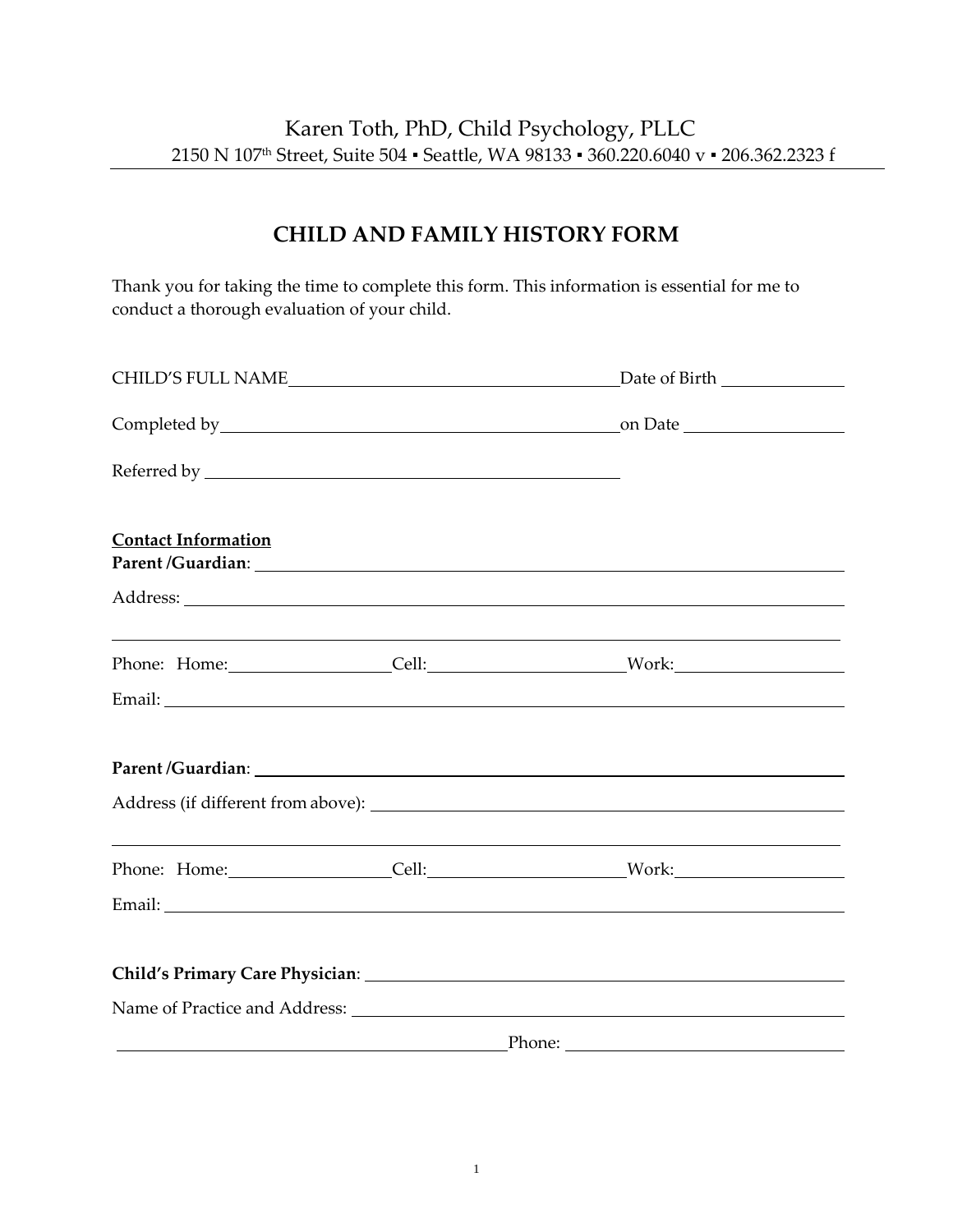| Child's School: <u>Child's School:</u>                                                                                 |                                  |                                  |  |  |  |  |
|------------------------------------------------------------------------------------------------------------------------|----------------------------------|----------------------------------|--|--|--|--|
|                                                                                                                        |                                  |                                  |  |  |  |  |
|                                                                                                                        |                                  |                                  |  |  |  |  |
| <b>General Information</b>                                                                                             | Please circle                    | Please circle                    |  |  |  |  |
| 1.                                                                                                                     | Mother/Father                    | Mother/Father                    |  |  |  |  |
| Name                                                                                                                   |                                  |                                  |  |  |  |  |
| <b>Education</b> level                                                                                                 |                                  |                                  |  |  |  |  |
| Occupation                                                                                                             |                                  |                                  |  |  |  |  |
| Age                                                                                                                    |                                  |                                  |  |  |  |  |
| Religion                                                                                                               |                                  |                                  |  |  |  |  |
|                                                                                                                        |                                  |                                  |  |  |  |  |
| Are parents currently living together? Y N If not, describe custody arrangement:<br>2.                                 |                                  |                                  |  |  |  |  |
|                                                                                                                        |                                  |                                  |  |  |  |  |
|                                                                                                                        |                                  |                                  |  |  |  |  |
|                                                                                                                        |                                  |                                  |  |  |  |  |
|                                                                                                                        |                                  |                                  |  |  |  |  |
| 3. Siblings:                                                                                                           |                                  |                                  |  |  |  |  |
| Name                                                                                                                   | $M/F$ Age                        | Full/Half/Adoptive/Step (circle) |  |  |  |  |
| Name                                                                                                                   | M/F<br>Age                       | Full/Half/Adoptive/Step (circle) |  |  |  |  |
| Name                                                                                                                   | M/F<br>$Age$ <sub>________</sub> | Full/Half/Adoptive/Step (circle) |  |  |  |  |
| Name                                                                                                                   |                                  |                                  |  |  |  |  |
| <b>Birth and Developmental History</b><br>Information requested pertains to the <b>biological</b> mother of the child. |                                  |                                  |  |  |  |  |
| 1.                                                                                                                     |                                  |                                  |  |  |  |  |
| Use of medications during pregnancy?<br>$\overline{2}$                                                                 |                                  |                                  |  |  |  |  |
| Name of medication                                                                                                     | Reason taken                     | <b>Trimester</b>                 |  |  |  |  |
|                                                                                                                        |                                  |                                  |  |  |  |  |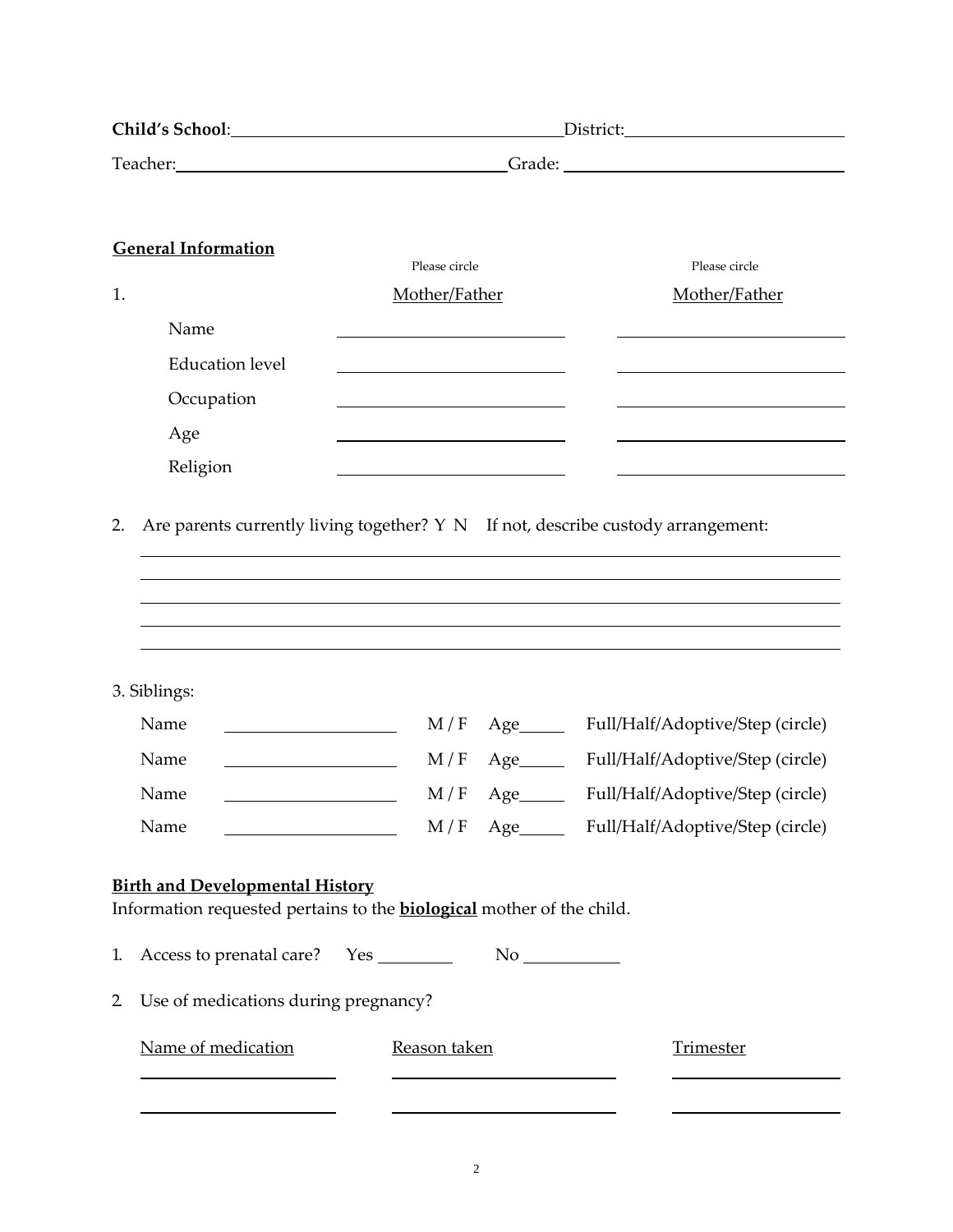| 3.     | Any use of cigarettes, alcohol, or drugs during pregnancy?                                                            |                                                                                                                       |                                                                                   |  |  |  |  |
|--------|-----------------------------------------------------------------------------------------------------------------------|-----------------------------------------------------------------------------------------------------------------------|-----------------------------------------------------------------------------------|--|--|--|--|
|        | Substance                                                                                                             | Amount used per week                                                                                                  | <b>Trimester</b>                                                                  |  |  |  |  |
|        |                                                                                                                       | <u> 1989 - Johann Barbara, martin amerikan basar dan basar dan basar dalam basar dalam basar dalam basar dalam ba</u> |                                                                                   |  |  |  |  |
|        | <u> 1989 - Johann Barn, mars ann an t-Amhain an t-Amhain an t-Amhain an t-Amhain an t-Amhain an t-Amhain an t-Amh</u> | <u> 1989 - Johann Barn, mars ann an t-Amhain an t-Amhain an t-Amhain an t-Amhain an t-Amhain an t-Amhain an t-Amh</u> |                                                                                   |  |  |  |  |
|        |                                                                                                                       |                                                                                                                       |                                                                                   |  |  |  |  |
| 4.     | Any medical problems during pregnancy? Please describe. ________________________                                      |                                                                                                                       |                                                                                   |  |  |  |  |
|        |                                                                                                                       |                                                                                                                       |                                                                                   |  |  |  |  |
| 5.     | Length of pregnancy: weeks                                                                                            |                                                                                                                       | Age of mother at birth: __________                                                |  |  |  |  |
|        |                                                                                                                       |                                                                                                                       |                                                                                   |  |  |  |  |
| 6.     |                                                                                                                       |                                                                                                                       | Were there any problems with the delivery? Please describe: _____________________ |  |  |  |  |
|        |                                                                                                                       |                                                                                                                       |                                                                                   |  |  |  |  |
|        |                                                                                                                       |                                                                                                                       |                                                                                   |  |  |  |  |
|        | Delivery was: Vaginal $\Box$ C-section $\Box$                                                                         |                                                                                                                       |                                                                                   |  |  |  |  |
|        |                                                                                                                       |                                                                                                                       |                                                                                   |  |  |  |  |
| 7.     | Were there any problems noted by anyone while the baby was still in the hospital? (e.g.,                              |                                                                                                                       |                                                                                   |  |  |  |  |
|        | jaundice, need for incubator/oxygen, feeding problems) _________________________                                      |                                                                                                                       |                                                                                   |  |  |  |  |
|        |                                                                                                                       |                                                                                                                       |                                                                                   |  |  |  |  |
|        |                                                                                                                       |                                                                                                                       |                                                                                   |  |  |  |  |
|        |                                                                                                                       |                                                                                                                       | Did your child have any medical problems during infancy? _______________________  |  |  |  |  |
| Colic? |                                                                                                                       |                                                                                                                       |                                                                                   |  |  |  |  |
|        |                                                                                                                       |                                                                                                                       |                                                                                   |  |  |  |  |
|        |                                                                                                                       |                                                                                                                       |                                                                                   |  |  |  |  |
| 8.     | How would you describe your child's temperament as an infant? Was he/she an "easy"                                    |                                                                                                                       |                                                                                   |  |  |  |  |
|        | baby? Was he/she cuddly? Difficult to soothe? __________________________________                                      |                                                                                                                       |                                                                                   |  |  |  |  |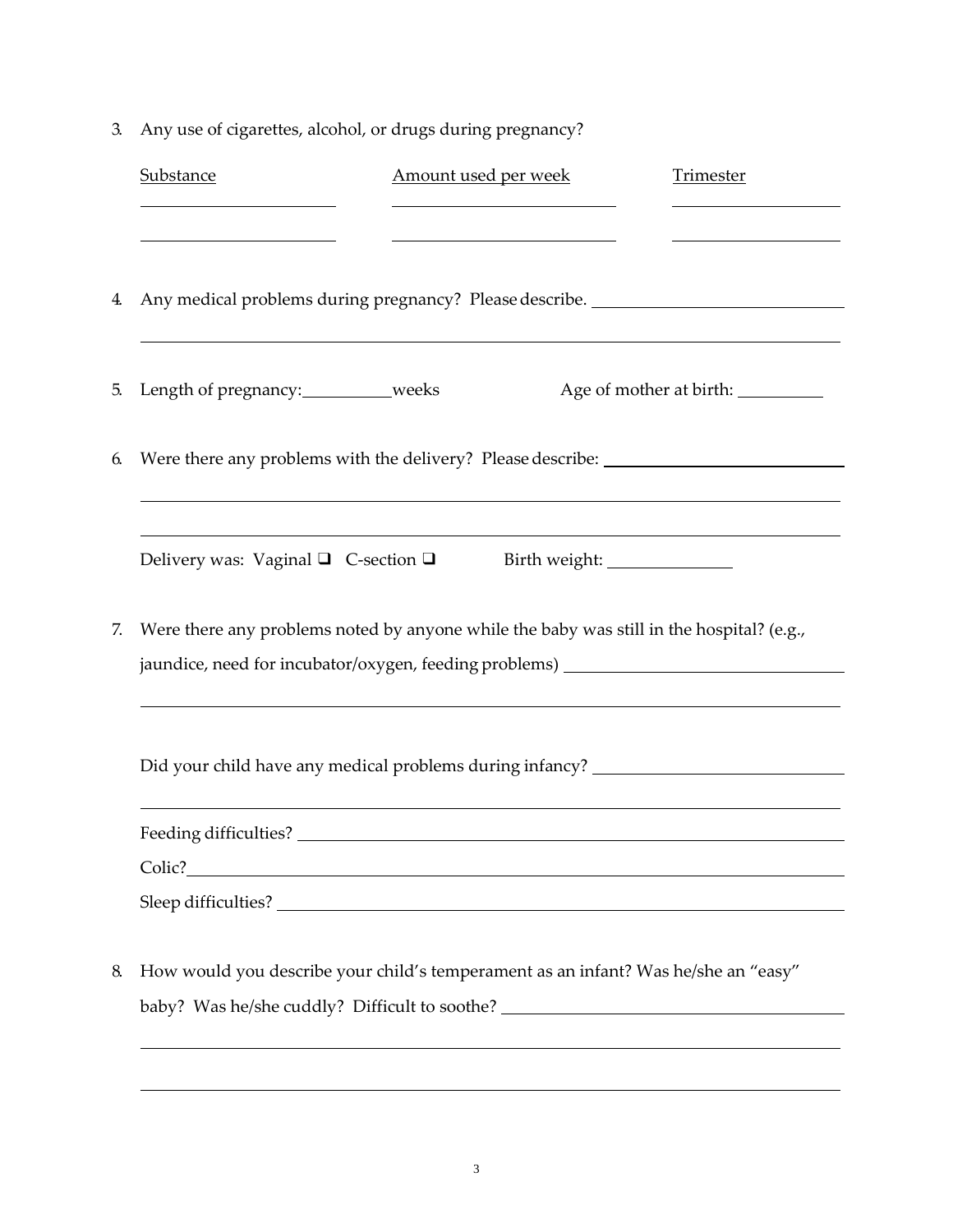9. At *what age* did your child meet the following developmentalmilestones? (If exact ages are unknown, please indicate whether milestones were met on time or late or early.)

| Rolling over                                                                                        |
|-----------------------------------------------------------------------------------------------------|
| Sitting                                                                                             |
|                                                                                                     |
|                                                                                                     |
|                                                                                                     |
|                                                                                                     |
| <b>AGE</b> of first words (do not count "mama" or "dada")<br>AGE of first 2-3-word sentences        |
|                                                                                                     |
|                                                                                                     |
|                                                                                                     |
|                                                                                                     |
| <u> Medical History</u>                                                                             |
| 1. Does your child have any chronic health problems (e.g. asthma, diabetes, heart disease)? _______ |
|                                                                                                     |

2. Has your child ever had any surgeries, major illnesses, or hospitalizations?

| <u>Year</u> | Procedure/Reason for Hospitalization | Outcome |
|-------------|--------------------------------------|---------|
|             |                                      |         |
|             |                                      |         |

3. Has your child ever had a seizure or head injury? Please describe dates of incidents, any diagnostic testing performed (CT/MRI), and any medications given. Loss of consciousness?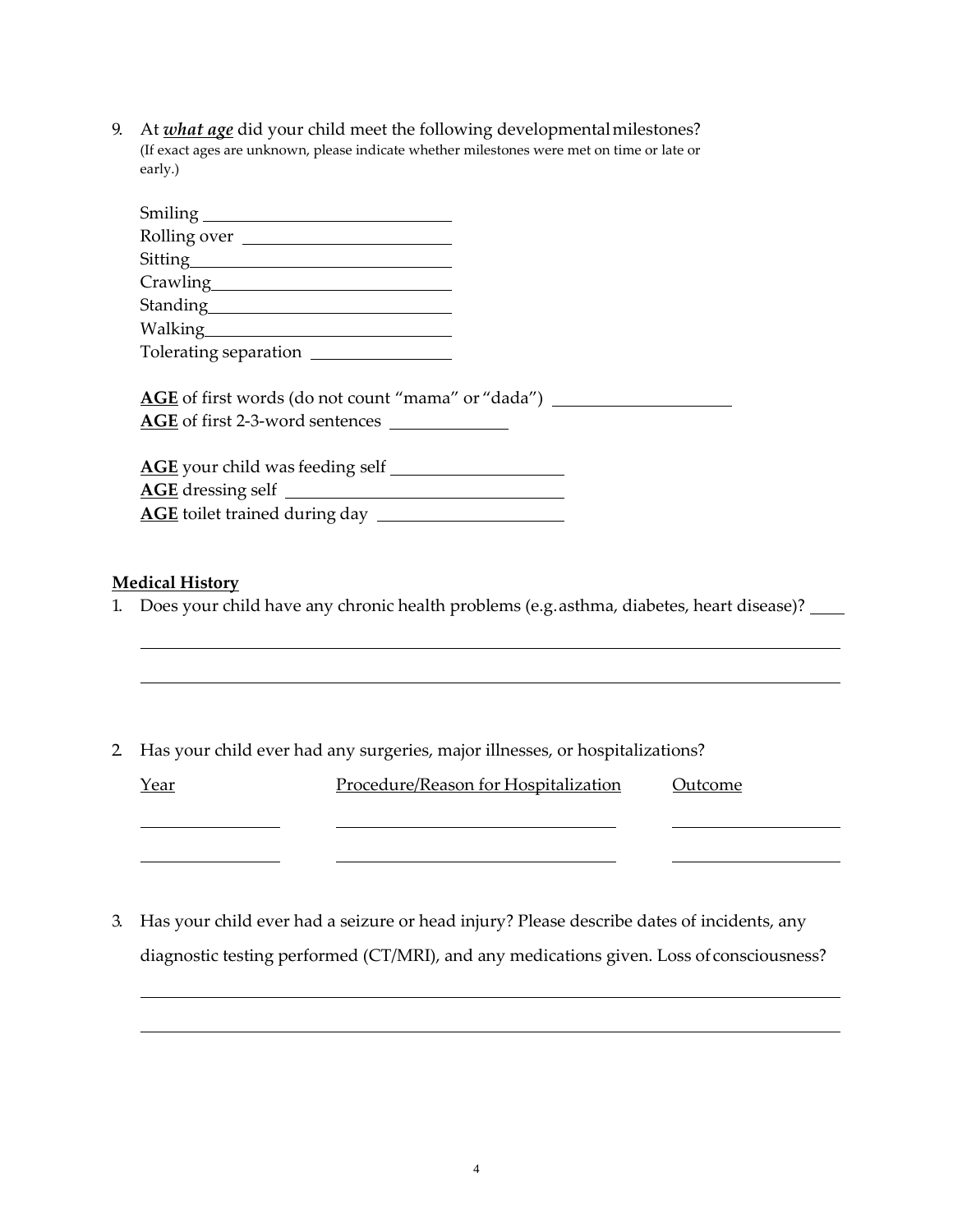|    | Name of medication                                                                                                                                                    | <b>Dosage</b> | Reason                                                                                                                | Date begun      |  |  |  |  |
|----|-----------------------------------------------------------------------------------------------------------------------------------------------------------------------|---------------|-----------------------------------------------------------------------------------------------------------------------|-----------------|--|--|--|--|
|    | <u> 1989 - Johann Barn, fransk politik (d. 1989)</u><br><u> 1989 - Johann Stoff, fransk politik (d. 1989)</u>                                                         |               | <u> 1989 - Johann Barn, fransk politik amerikansk politik (</u><br><u> 1989 - Johann Barn, amerikansk politiker (</u> |                 |  |  |  |  |
|    |                                                                                                                                                                       |               |                                                                                                                       |                 |  |  |  |  |
| 5. | Has your child ever taken any medications in the past?                                                                                                                |               |                                                                                                                       |                 |  |  |  |  |
|    | Name of medication                                                                                                                                                    | Dosage        | Reason                                                                                                                | <b>Dates</b>    |  |  |  |  |
|    | <u> 1980 - Andrea Andrew Maria (b. 1980)</u>                                                                                                                          |               | <u> 1989 - Andrea Barbara, poeta espainiar político e a continente de la propia de la propia de la propia de la p</u> |                 |  |  |  |  |
|    | <u> 1989 - Johann Barn, amerikansk politiker (</u>                                                                                                                    |               |                                                                                                                       |                 |  |  |  |  |
| 6. | Date of most recent vision screen. Date:                                                                                                                              |               |                                                                                                                       |                 |  |  |  |  |
|    |                                                                                                                                                                       |               |                                                                                                                       |                 |  |  |  |  |
|    | Date of most recent hearing screen. Date:                                                                                                                             |               |                                                                                                                       | Result:         |  |  |  |  |
| 7. | Is your child on a special diet? Please describe: ______________________________<br>,我们也不能在这里的时候,我们也不能会在这里,我们也不能会在这里,我们也不能会在这里的时候,我们也不能会在这里的时候,我们也不能会在这里的时候,我们也不能会在这里 |               |                                                                                                                       |                 |  |  |  |  |
|    |                                                                                                                                                                       |               | ,我们也不能在这里的时候,我们也不能在这里的时候,我们也不能会在这里的时候,我们也不能会在这里的时候,我们也不能会在这里的时候,我们也不能会在这里的时候,我们也不                                     |                 |  |  |  |  |
|    | <b>Mental Health History</b><br>1. Please list any <b>Evaluations</b> your child has had (speech/language, developmental,                                             |               |                                                                                                                       |                 |  |  |  |  |
|    | psychology, neurology, occupational therapy (OT), etc.) Please bring copies of                                                                                        |               |                                                                                                                       |                 |  |  |  |  |
|    | these that I can keep to your first appointment.                                                                                                                      |               |                                                                                                                       |                 |  |  |  |  |
|    | <b>Example 18 Street By Whom</b><br><u>Type</u>                                                                                                                       |               | Year                                                                                                                  | Diagnoses given |  |  |  |  |
|    |                                                                                                                                                                       |               |                                                                                                                       |                 |  |  |  |  |
|    |                                                                                                                                                                       |               |                                                                                                                       |                 |  |  |  |  |
| 2. | <b>Current and Past Therapies</b>                                                                                                                                     |               |                                                                                                                       |                 |  |  |  |  |
|    | Please list current and past therapies (e.g., speech, occupational therapy, counseling) your                                                                          |               |                                                                                                                       |                 |  |  |  |  |
|    | child is receiving/has received with provider name:                                                                                                                   |               |                                                                                                                       |                 |  |  |  |  |
|    | <b>Therapy Type</b>                                                                                                                                                   |               | Provider                                                                                                              | Date Begun      |  |  |  |  |
|    |                                                                                                                                                                       |               |                                                                                                                       |                 |  |  |  |  |

4. Is your child taking any type of medication **currently**?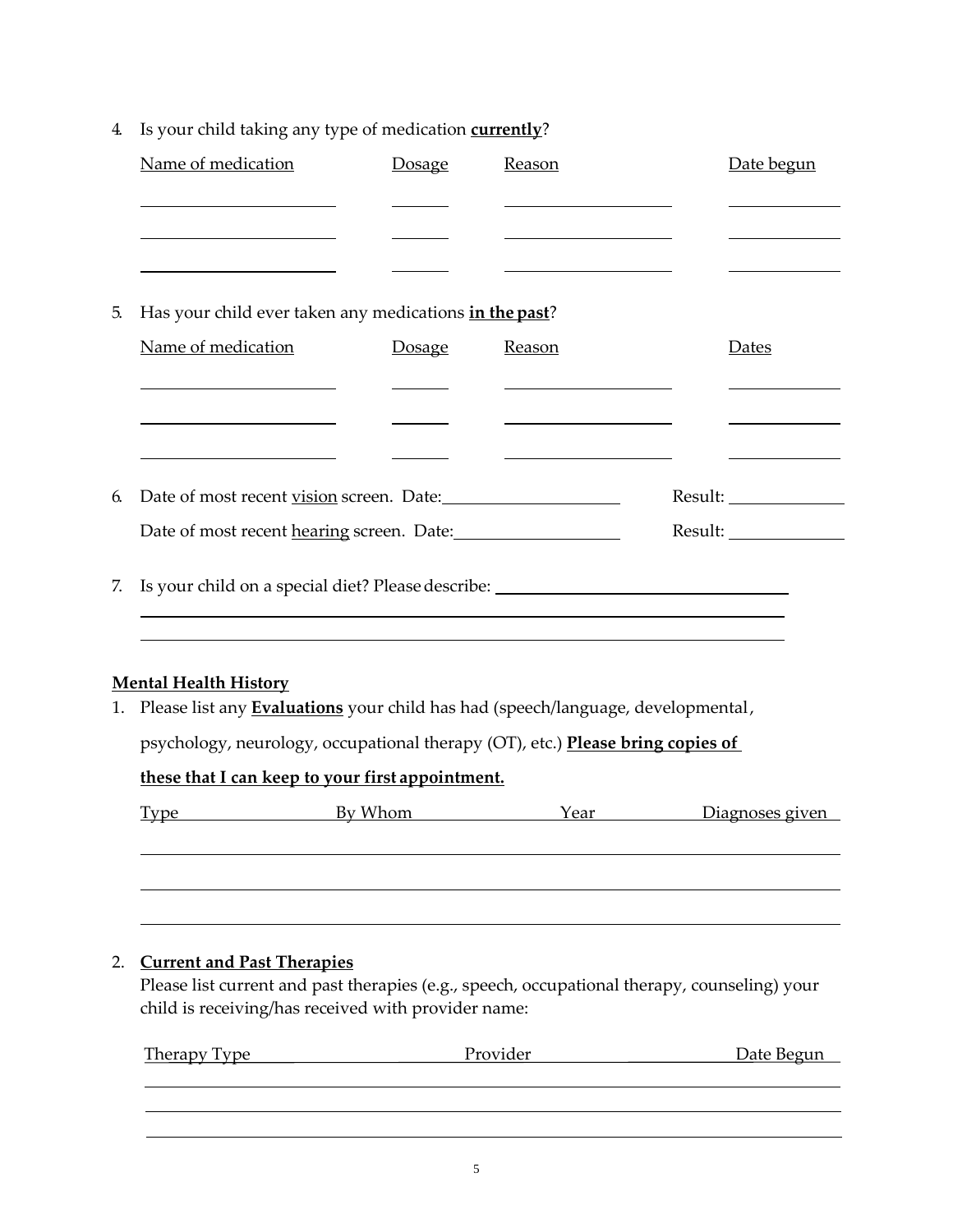## **School History**

Current School: Current Grade:

Do any of the following apply to your child's education history?

| $\Box$ IEP/504 plan                          |
|----------------------------------------------|
| $\Box$ Held back 1 or more grades            |
| $\Box$ Skipped 1 or more grades              |
| $\Box$ Learning problems                     |
| $\Box$ Oppositional behavior                 |
| $\Box$ Attention problems                    |
| $\Box$ Hyperactivity problems                |
| $\Box$ Underachieving                        |
| $\Box$ Difficulties with schoolwork/homework |
| $\Box$ Other:                                |

Are you happy with your child's current school/school team? If not, please explain: